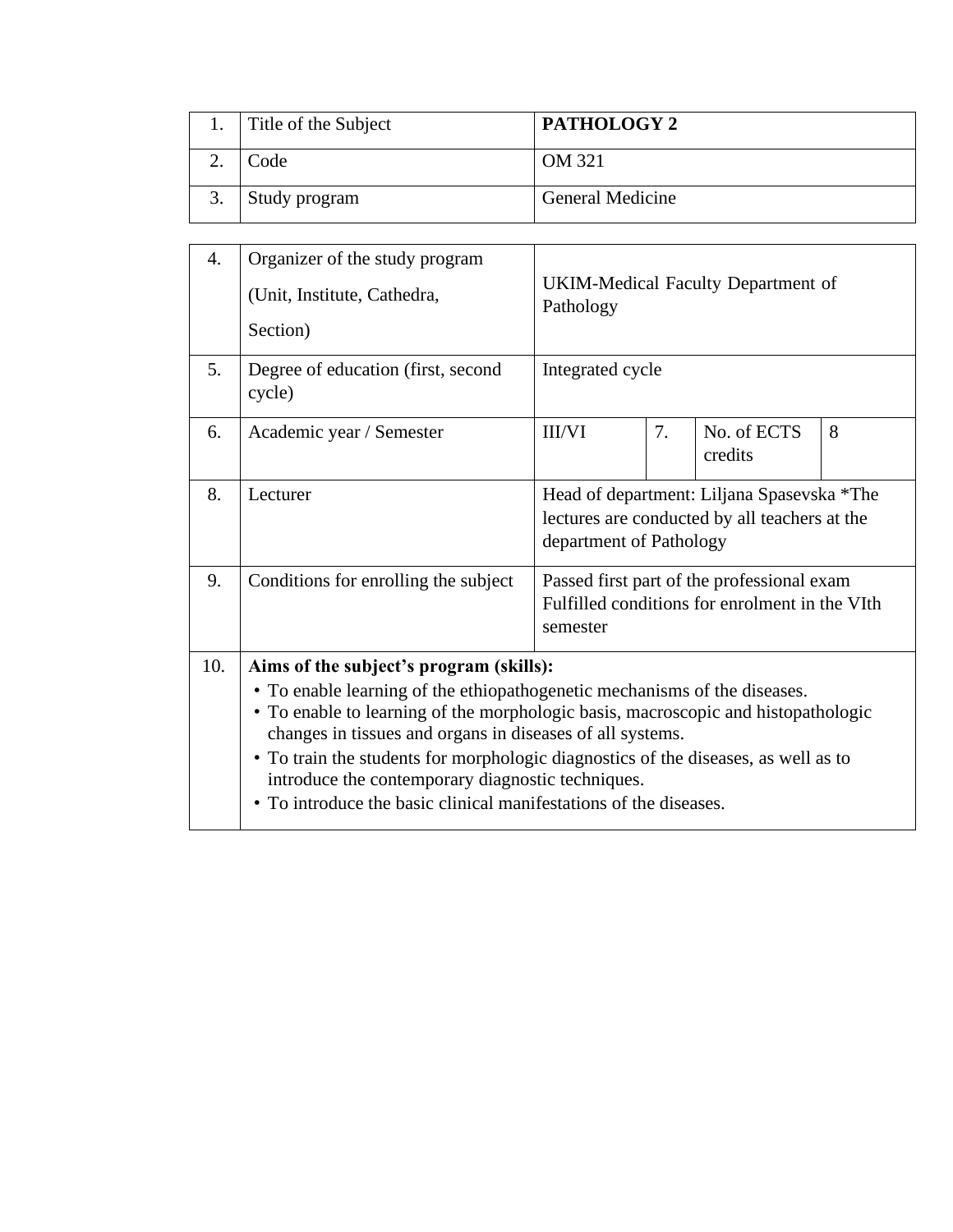|     | Content of the subject program:                                                                                                                                                                                                                                                                                                                                         |                   |                   |                                                                                                                                   |             |  |  |  |  |  |
|-----|-------------------------------------------------------------------------------------------------------------------------------------------------------------------------------------------------------------------------------------------------------------------------------------------------------------------------------------------------------------------------|-------------------|-------------------|-----------------------------------------------------------------------------------------------------------------------------------|-------------|--|--|--|--|--|
|     | Theory:                                                                                                                                                                                                                                                                                                                                                                 |                   |                   |                                                                                                                                   |             |  |  |  |  |  |
|     | Pathology by systems<br>• Pathology of the digestive system<br>• Pathology of the liver, gallbladder and pancreas<br>• Pathology of the urinary system<br>• Pathology of breast<br>• Pathology of the endocrine system<br>• Pathology of the central nervous system<br>• Pathology of the genital system<br>• Pathology of skin<br>• Pathology of the locomotion system |                   |                   |                                                                                                                                   |             |  |  |  |  |  |
|     | <b>Practical training:</b>                                                                                                                                                                                                                                                                                                                                              |                   |                   |                                                                                                                                   |             |  |  |  |  |  |
|     | Learning the skills of microscopic analysis and diagnostics on histopathologic slides,<br>dissection and macroscopic analyses of surgical specimens.                                                                                                                                                                                                                    |                   |                   |                                                                                                                                   |             |  |  |  |  |  |
|     | Learning the manual skills of autopsy including determination of the main disease,<br>complications of the main disease, prior diseases and determining the cause of death.                                                                                                                                                                                             |                   |                   |                                                                                                                                   |             |  |  |  |  |  |
|     | Learning methods: Interactive lectures, practical exercises/seminars                                                                                                                                                                                                                                                                                                    |                   |                   |                                                                                                                                   |             |  |  |  |  |  |
| 13. | <b>Total time available</b>                                                                                                                                                                                                                                                                                                                                             |                   |                   | 240 hours                                                                                                                         |             |  |  |  |  |  |
|     |                                                                                                                                                                                                                                                                                                                                                                         |                   |                   | Credits $8 \times 30$ hours for 1 credit = 240 hours<br>120<br>hours lectures,<br>exercises<br>and seminars $+120$ hours homework |             |  |  |  |  |  |
| 14. | Distribution of the total time                                                                                                                                                                                                                                                                                                                                          |                   |                   |                                                                                                                                   |             |  |  |  |  |  |
| 15. | Forms of teaching<br>activities                                                                                                                                                                                                                                                                                                                                         | 15.1              | Lectures-         | theoretical teaching                                                                                                              | 60 hours    |  |  |  |  |  |
|     |                                                                                                                                                                                                                                                                                                                                                                         | Exercises<br>15.2 |                   |                                                                                                                                   | 60 hours    |  |  |  |  |  |
|     |                                                                                                                                                                                                                                                                                                                                                                         |                   | (laboratory),     |                                                                                                                                   |             |  |  |  |  |  |
|     |                                                                                                                                                                                                                                                                                                                                                                         |                   | seminars,<br>work | team                                                                                                                              |             |  |  |  |  |  |
| 16. | Other activities                                                                                                                                                                                                                                                                                                                                                        | 16.1              | Projects          |                                                                                                                                   | Facultative |  |  |  |  |  |
|     |                                                                                                                                                                                                                                                                                                                                                                         | 16.2              |                   | Independent tasks                                                                                                                 | Facultative |  |  |  |  |  |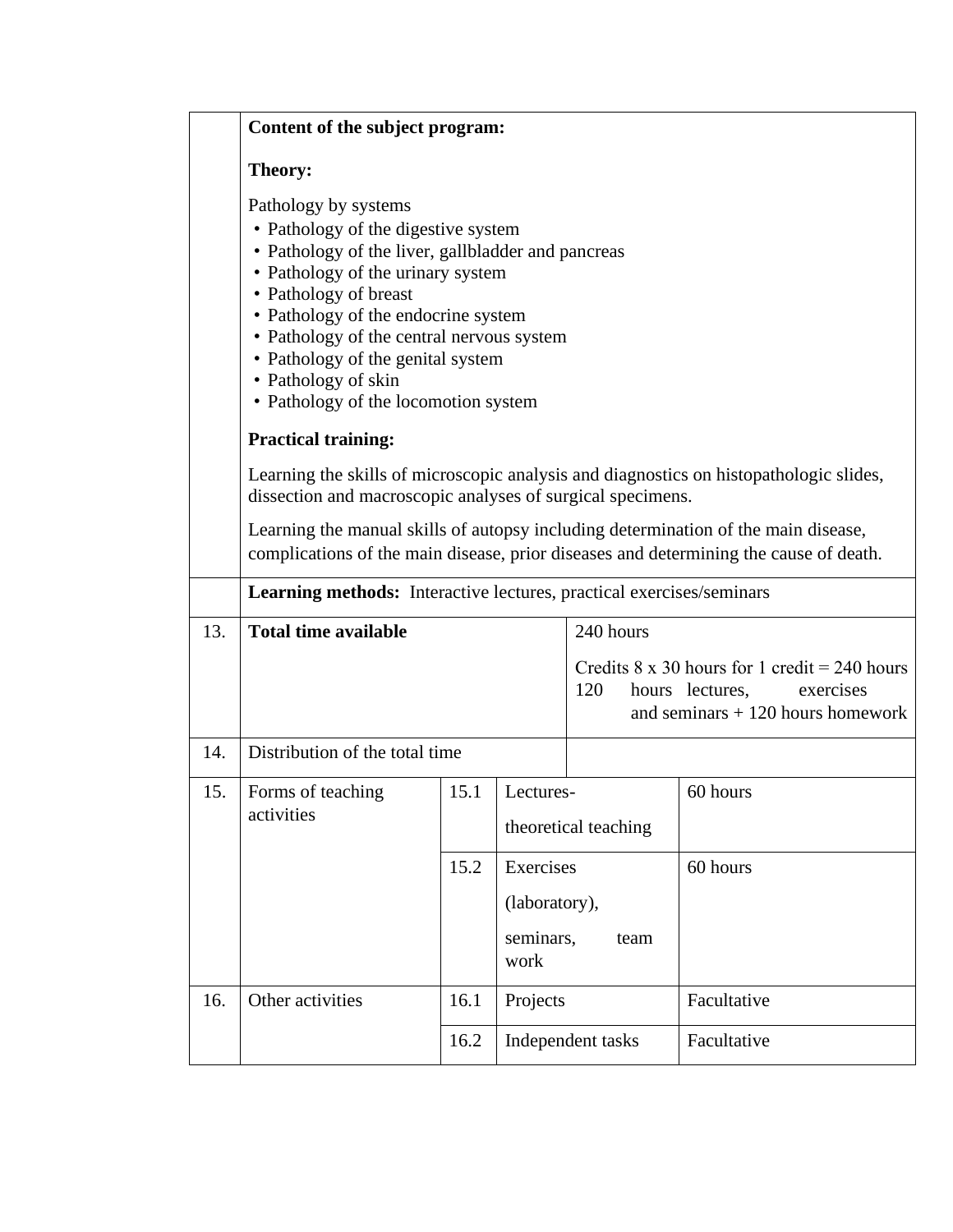|     |                                                                      |                                                                                    | 16.3                                                 | Homework                                                                                                                                                                            | 120 hours |  |  |  |  |  |
|-----|----------------------------------------------------------------------|------------------------------------------------------------------------------------|------------------------------------------------------|-------------------------------------------------------------------------------------------------------------------------------------------------------------------------------------|-----------|--|--|--|--|--|
| 17. | Grading<br>points                                                    |                                                                                    |                                                      |                                                                                                                                                                                     |           |  |  |  |  |  |
|     | 17.1                                                                 | <b>Tests</b>                                                                       |                                                      |                                                                                                                                                                                     | min.-max. |  |  |  |  |  |
|     |                                                                      |                                                                                    | Continuous checks of knowledge* points $12-20$       |                                                                                                                                                                                     |           |  |  |  |  |  |
|     | <b>Continous check of knowledge (colloquium):</b> 2 written<br>tests |                                                                                    |                                                      |                                                                                                                                                                                     |           |  |  |  |  |  |
|     |                                                                      |                                                                                    | Covering the following areas of Pathology 2:         |                                                                                                                                                                                     |           |  |  |  |  |  |
|     |                                                                      |                                                                                    |                                                      | The first colloquium:<br>1. Pathology of the digestive system,<br>2. Pathology of the biliary system and pancreas.<br>3. Pathology of the urinary system.<br>The second colloquium: |           |  |  |  |  |  |
|     |                                                                      | 4. Pathology of the endocrine system<br>5. Pathology of the central nervous system |                                                      |                                                                                                                                                                                     |           |  |  |  |  |  |
|     |                                                                      |                                                                                    | Students can obtain 12-20 points from one colloquium |                                                                                                                                                                                     |           |  |  |  |  |  |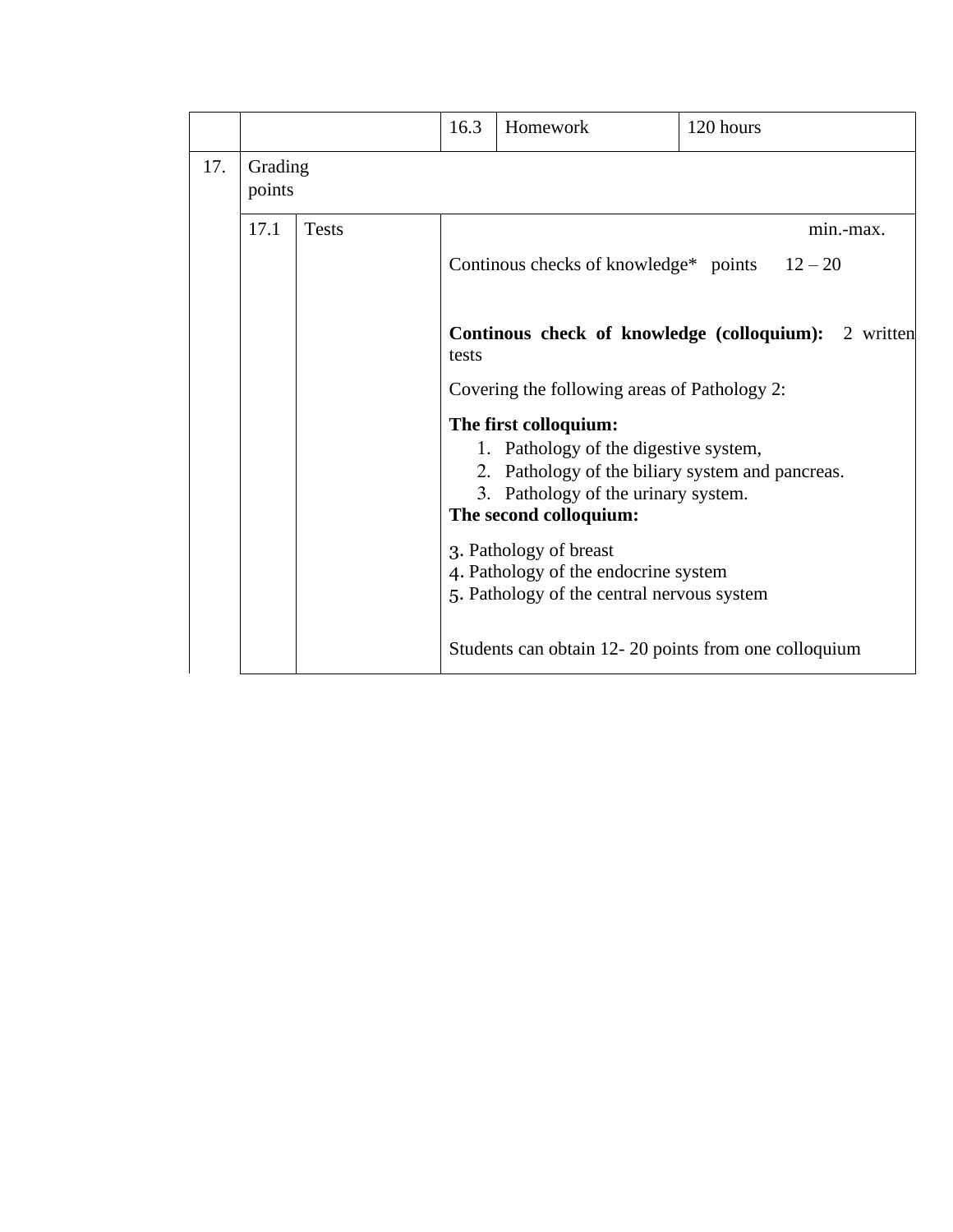|      | Final exam                                                            | part*<br>Practical part**                                 | points<br>points                                                                                                                                                                                                                               | min.-max. Oral<br>$13 - 23$<br>$13 - 23$                                                                                                                                                                                                 |  |  |  |
|------|-----------------------------------------------------------------------|-----------------------------------------------------------|------------------------------------------------------------------------------------------------------------------------------------------------------------------------------------------------------------------------------------------------|------------------------------------------------------------------------------------------------------------------------------------------------------------------------------------------------------------------------------------------|--|--|--|
|      |                                                                       |                                                           |                                                                                                                                                                                                                                                | *Oral part (integrative) - 2 questions from pathology of the<br>genital system, skin and locomotory system, as well as<br>integrative knowledge of Pathology 2 important for<br>understanding of the entire subject and medical practice |  |  |  |
|      |                                                                       |                                                           |                                                                                                                                                                                                                                                | (for grade $10=21-23$ points; for 9=19-20 points; for                                                                                                                                                                                    |  |  |  |
|      |                                                                       |                                                           |                                                                                                                                                                                                                                                | $8=17-18$ points; for 7=15-16 points; for 6=13-14 points)                                                                                                                                                                                |  |  |  |
|      |                                                                       | concerned.                                                | **Practical part (according to the catalogue of skills): ):<br>microscopic analysis and diagnosis of histopathological<br>slides and autopsy or macroscopic analysis of surgical<br>specimens including theoretical discussion about the topic |                                                                                                                                                                                                                                          |  |  |  |
|      |                                                                       |                                                           |                                                                                                                                                                                                                                                | (for grade $10=21-23$ points; for 9=19-20 points; for                                                                                                                                                                                    |  |  |  |
|      |                                                                       | $8=17-18$ points; for 7=15-16 points; for 6=13-14 points) |                                                                                                                                                                                                                                                |                                                                                                                                                                                                                                          |  |  |  |
|      |                                                                       |                                                           |                                                                                                                                                                                                                                                | Thje student must get at least the minimum points for each<br>part of the exam in order to get the points from the final<br>exam. Otherwise, the exam is considered to be failed.                                                        |  |  |  |
| 17.2 | Seminar/proje<br><sub>ct</sub><br>(presentation:<br>written and oral) | Seminar<br>Presentation                                   |                                                                                                                                                                                                                                                | min.-max.<br>$1 - 2$ points                                                                                                                                                                                                              |  |  |  |
| 17.3 | Active<br>participation                                               | Theoretical lessons*<br>Practical lessons**               |                                                                                                                                                                                                                                                | min.-max.<br>points<br>$1 - 2$<br>$10 - 12$<br>points                                                                                                                                                                                    |  |  |  |
|      |                                                                       |                                                           | *Attendance at theoretical lessons                                                                                                                                                                                                             |                                                                                                                                                                                                                                          |  |  |  |
|      |                                                                       | Up to $35%$                                               | 0 points                                                                                                                                                                                                                                       |                                                                                                                                                                                                                                          |  |  |  |
|      |                                                                       | 35%-70%                                                   | 1 point                                                                                                                                                                                                                                        |                                                                                                                                                                                                                                          |  |  |  |
|      |                                                                       | 71%-100%                                                  | 2 points                                                                                                                                                                                                                                       |                                                                                                                                                                                                                                          |  |  |  |
|      |                                                                       |                                                           |                                                                                                                                                                                                                                                |                                                                                                                                                                                                                                          |  |  |  |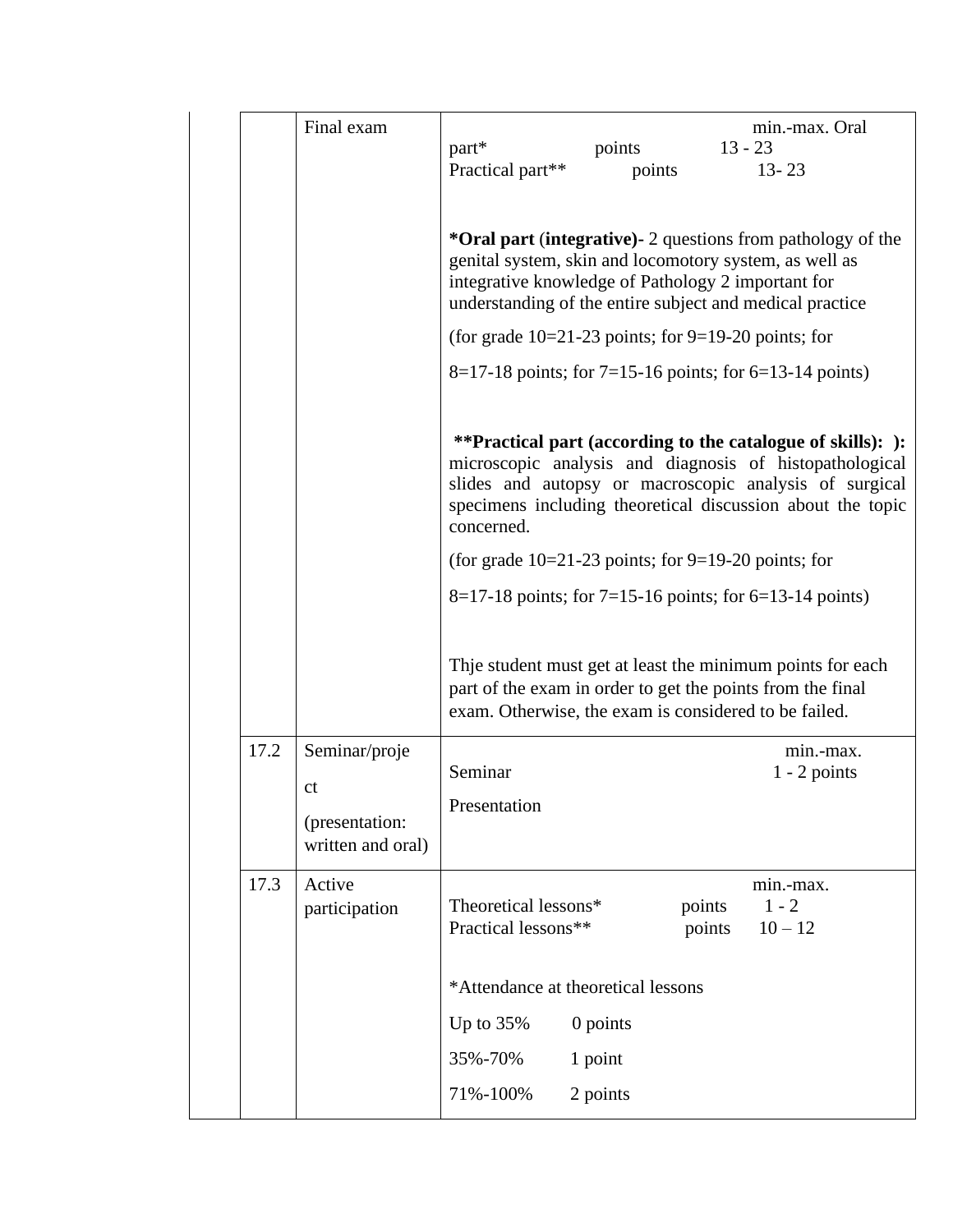|     |      |                                                      | ** Practical exercises (24 groups of exercises with a<br>duration of 4 hours): Attendance: 0.25 points                                                                                                                                                                                                                                                                                                                                                                                                     |                                                                                                                                                                                                                                                                                                                                                                                                                                      |  |  |  |  |
|-----|------|------------------------------------------------------|------------------------------------------------------------------------------------------------------------------------------------------------------------------------------------------------------------------------------------------------------------------------------------------------------------------------------------------------------------------------------------------------------------------------------------------------------------------------------------------------------------|--------------------------------------------------------------------------------------------------------------------------------------------------------------------------------------------------------------------------------------------------------------------------------------------------------------------------------------------------------------------------------------------------------------------------------------|--|--|--|--|
|     |      |                                                      | Colloquium on missed exercise 0.25 points                                                                                                                                                                                                                                                                                                                                                                                                                                                                  |                                                                                                                                                                                                                                                                                                                                                                                                                                      |  |  |  |  |
| 18. |      | Grading criteria                                     | Up to 59 points                                                                                                                                                                                                                                                                                                                                                                                                                                                                                            | $5$ (five) F                                                                                                                                                                                                                                                                                                                                                                                                                         |  |  |  |  |
|     |      | (points /grade)                                      | 60 to 68 points                                                                                                                                                                                                                                                                                                                                                                                                                                                                                            | $6$ (six) E                                                                                                                                                                                                                                                                                                                                                                                                                          |  |  |  |  |
|     |      |                                                      | 69 to 76 points                                                                                                                                                                                                                                                                                                                                                                                                                                                                                            | $7$ (seven) D                                                                                                                                                                                                                                                                                                                                                                                                                        |  |  |  |  |
|     |      |                                                      | 77 to 84 points                                                                                                                                                                                                                                                                                                                                                                                                                                                                                            | $8$ (eight) C                                                                                                                                                                                                                                                                                                                                                                                                                        |  |  |  |  |
|     |      |                                                      | 85 to 92 points                                                                                                                                                                                                                                                                                                                                                                                                                                                                                            | 9 (nine) B                                                                                                                                                                                                                                                                                                                                                                                                                           |  |  |  |  |
|     |      |                                                      | 93 to 100 points                                                                                                                                                                                                                                                                                                                                                                                                                                                                                           | $10$ (ten) A                                                                                                                                                                                                                                                                                                                                                                                                                         |  |  |  |  |
| 19. | exam | Conditions for signature<br>and for taking the final | <b>Conditional criteria:</b><br><b>Condition for a signature</b><br>In order to get a signature, the student has to visit the<br>theoretical lessons, practical exercises and seminars, and<br>has to achieve at least a minimum points $(1+10 \text{ points})$<br><b>Condition to take the final exam</b><br>In order to take the final exam, the student has to achieve at<br>least a minimum points for each of the periodical<br>evaluations separately $(12+12 \text{ points})$ , or get at least 30% |                                                                                                                                                                                                                                                                                                                                                                                                                                      |  |  |  |  |
|     |      |                                                      | to the final exam.                                                                                                                                                                                                                                                                                                                                                                                                                                                                                         | of the total number of points provided for continous check<br>of knowledge $(6+6$ points); during the exam session the<br>student must take an examination for the failed periodical<br>evaluation(s) first, and afterwards the student may proceed<br>The final grade is formed according to the grading table,<br>based on the sum of the points earned from all activities,<br>continuous checks of knowledge and the final exam. |  |  |  |  |